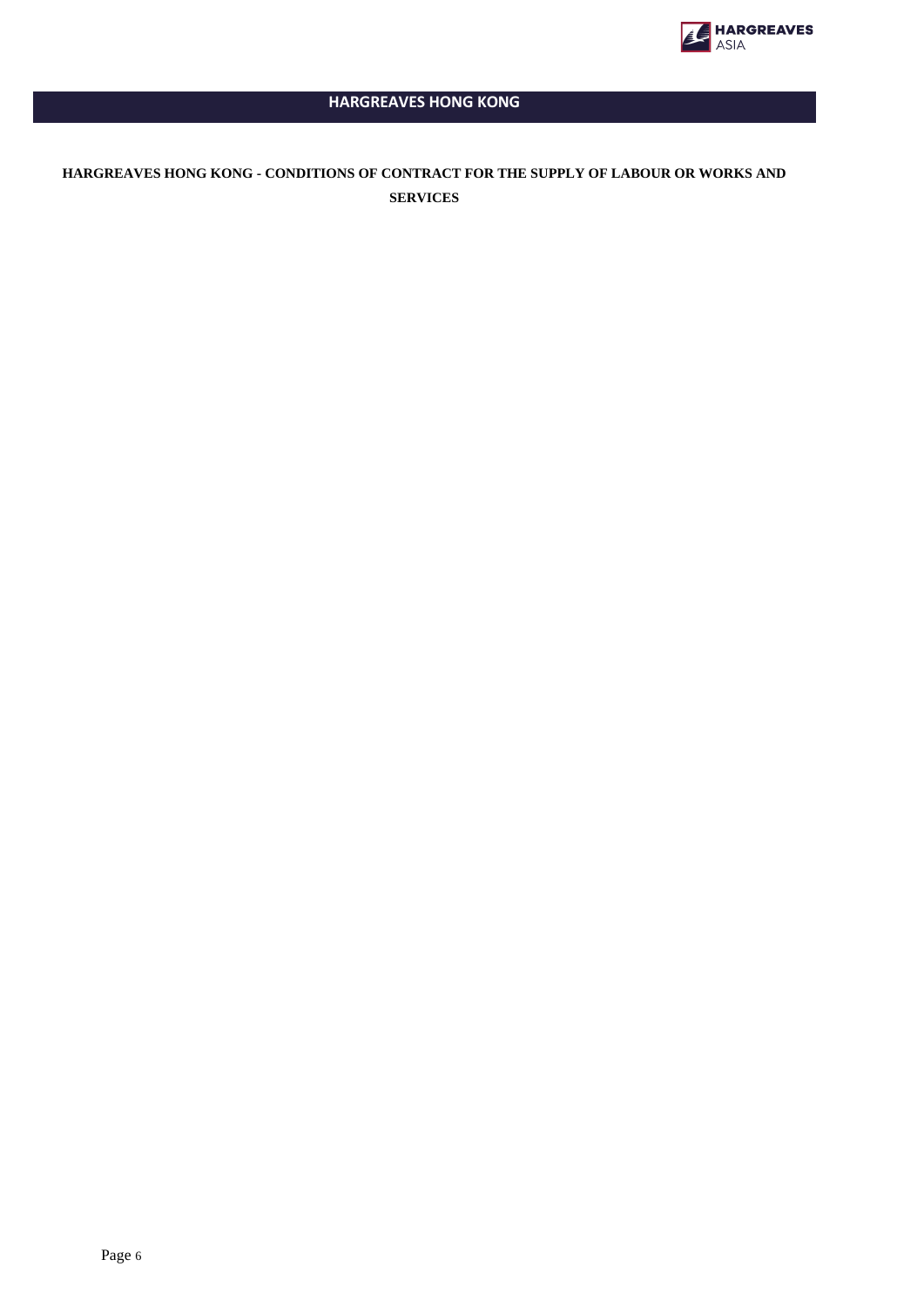

#### **1 DEFINITIONS**

1.1 In these Conditions, the following expressions shall have the following meanings:

**"Access"** means Access Services (HK) Limited (CR No: 2579141) with its registered office at Room 1117-8, 11th Floor, Tuen Mun Central Square, No.22 Hoi Wing Road, Tuen Mun, New Territories, Hong Kong;

**"Appointment"** means in respect of Type A Services (Labour only) the period during which the Manpower is supplied by HHK to the Customer as described in the Works Order;

**"Conditions"** means these terms and conditions of Contract for the supply of Works and Maintenance Services;

**"Confidential Information"** means any and all information provided by either HHK or the Customer under the Contract that is either: (a) marked as being confidential; and/or (b) any and all information or data disclosed (whether in writing, orally or in any other form, and whether directly or indirectly) by one party to the other party, that is of a type that may reasonably be considered confidential, including without limitation, the terms and conditions of the Contract, any Specification, drawings, samples or other documents provided by a party in respect of the Works and the existence of the relationship between the Customer and HHK;

**"Contract"** means the contract between HHK and the Customer for the execution of the Works and/ or the provision of the Services, comprising:

- (i) these Conditions, together with any documents referred to herein; and
- (ii) the Works Order and any special conditions, Specification or other documents referred to therein.

**"Contract Price"** means the sum stated in the Works Order as being payable by the Customer to HHK in consideration of the execution of the Works and/or the provision of the Services in accordance with the Conditions;

**"Control"** means the power of one person to direct the affairs of another whether by virtue of ownership of shares, contracts or otherwise;

**"Customer"** means the person, firm or company with whom the Contract is made by HHK, as is more particularly set out in the Works Order;

**"Hargreaves Hong Kong"** means either: (1) HIS; (2) Access; or (3) HPS, as more particularly detailed in the Works Order;

**"HHK"** means Hargreaves Hong Kong;

**"HIS"** means Hargreaves Industrial Services (HK) Limited (CR No: 1611135) with its registered office at Room 1117, 11th Floor, Tuen Mun Central Square, No.22 Hoi Wing Road, Tuen Mun New Territories Hong Kong;

**"Hong Kong"** or **"HK"** means the Hong Kong Special Administrative Region of the People's Republic of China;

**"HPS"** means Hargreaves Power Services (HK) Limited (CR No: 2906738) with its registered office at Room 1117, 11th Floor, Tuen Mun Central Square, No. 22 Ho Win Road, Tuen Mun, New Territories, Hong Kong;

**"Insolvency Event"** occurs when:

- (a) a resolution is passed or an order is made for the winding up of the other party (otherwise than for the purpose of solvent amalgamation or reconstruction); or
- (b) the other party becomes subject to a winding up order; or
- (c) a receiver or liquidator is appointed over the whole or part of the other party's business or any step is taken for the appointment of any such receiver or liquidator; or
- (d) the other party is unable to pay its debts as they fall due within the meaning of Section 178 of the Companies (Winding Up and Miscellaneous Provisions) Ordinance; or
- (e) the other party, being an individual or partnership, is declared or adjudicated bankrupt or enters into any arrangement or composition with its creditors; or
- (f) anything analogous to the events set out in sub clauses (a) to (e) occurs in any jurisdiction.

**"Intellectual Property Rights"** means any and all intellectual property rights protected under law anywhere in the world, including without limitation, patents, designs, copyright, trade marks, know-how, technical information, rights in data and database rights (whether registered or unregistered or any applications for registration) whether now known or future;

**"Loss"** means any and all loss, damage, costs and expenses (including legal expenses and disbursements) arising from any and all liabilities, obligations, awards, actions, claims, demands and/or proceedings whatsoever and howsoever caused or arising and whether or not such losses were reasonably foreseeable at the time the Contract was made; **"Machinery"** means any plant and/or machinery belonging to HHK and/or any third party under the Contract;

**"Maintenance Period"** means the period (if any) specified in the Works Order during which HHK is to provide the Services in respect of the Works Deliverables and/or any plant and/or equipment provided by HHK as part of the Works;

**"Maintenance Services"** means the support and maintenance services to be provided by HHK to the Customer during the Maintenance Period in respect of the Works Deliverables and/or any plant and/or equipment provided by HHK as part of the Works, as specified in the Works Order; **"Manpower"** has the meaning given to it in clause 2.1;

**"Services"** means:

(a) in respect of Type A Services (Labour only), the supply of Manpower to work under the direction, control and supervision of the Customer; and

(b) in respect of Type B Services (Managed Service), as applicable the Works and/or the Maintenance Services;

**"Site"** means the location where the Works and/ or Services are to be executed by HHK;

**"Specification"** means any specification set out in the Works Order;

**"Type A Services (Labour only)"** means a situation where HHK provides Manpower to the Customer, such Manpower working under the Customer's direction, control and supervision;

**"Type B Services (Managed Service)** means a situation where HHK provides Works and/or Services to the Customer;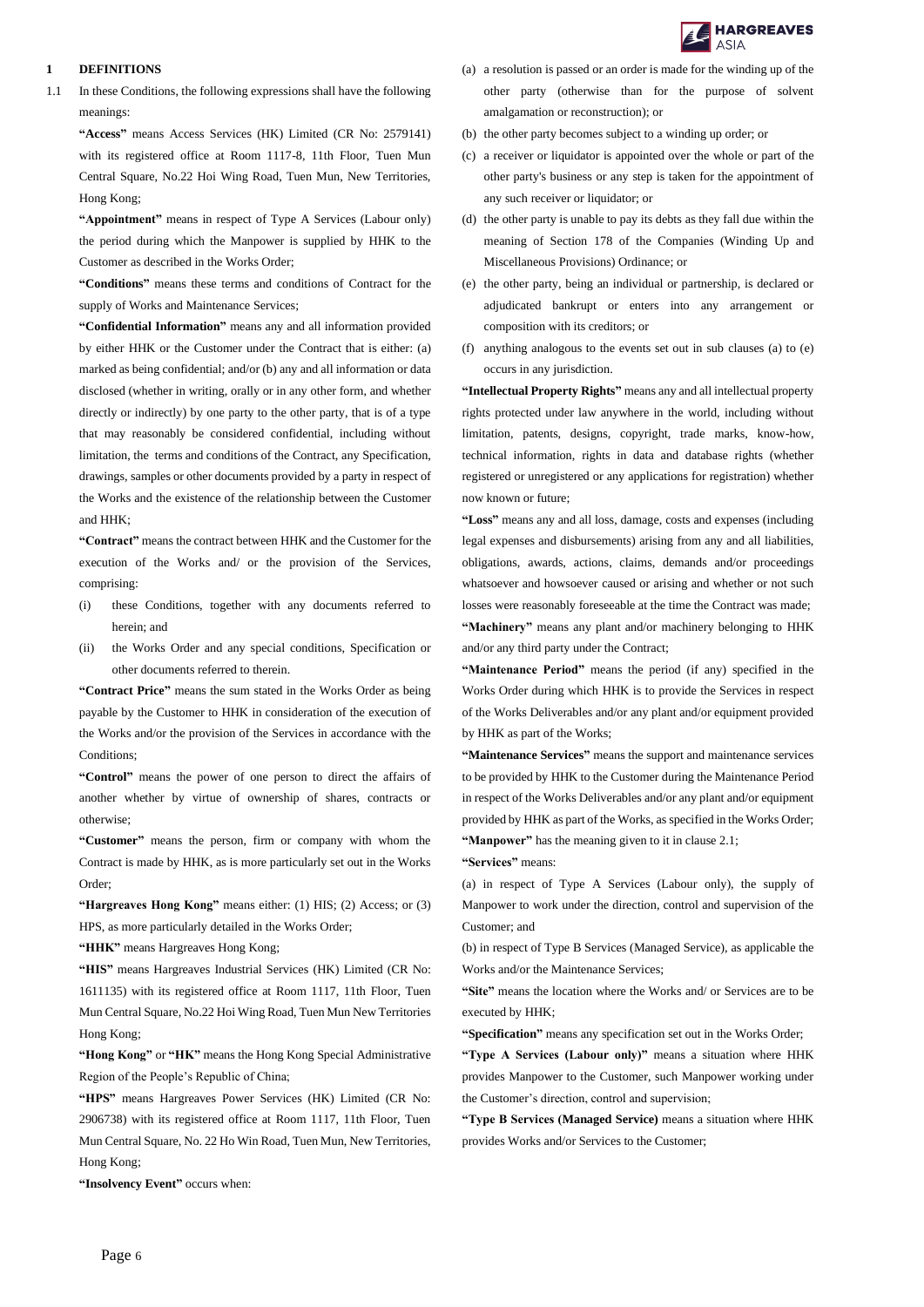

**"Working Day"** means any day other than a Saturday, Sunday or public holiday in Hong Kong when licensed banks in Hong Kong are open for normal banking business;

#### **"Works"** means either:

- (a) in respect of Type A Services (Labour only), the supply of Manpower by HHK to work under the direction, control and supervision of the Customer; or
- (b) in respect of Type B Services (Managed Service), the works and/or the Maintenance Services to be provided by HHK (including without limitation, the delivery of the Works Deliverables and the provision of the Maintenance Services),

as more particularly set out in the Works Order;

**"Works Deliverables"** means all the plant, equipment, materials, structures, buildings, erections and/or any other deliverables to be provided by HHK in the course of executing Type B Services (Managed Service), as more particularly set out in the Works Order; and **"Works Order"** means the Customer's order for the Works in the form attached to these Conditions.

- 1.2 In these Conditions:
	- 1.2.1 a reference to any statute, enactment, order, regulation or other similar instrument shall be construed as a reference to the statute, enactment, order, regulation or instrument as amended by any subsequent statute, enactment, order, regulation or instrument or as contained in any subsequent re-enactment thereof;
	- 1.2.2 the singular includes the plural and vice versa; and
	- 1.2.3 any list of examples following the word including shall be interpreted without limitation to the generality of the preceding words.
- 1.3 The Conditions shall apply to all Works Orders made by the Customer for the Works and are the only Conditions upon which HHK is prepared to deal with the Customer. No terms or conditions endorsed upon, delivered with or contained in any documents submitted by the Customer to HHK shall form part of the Contract and the Customer waives any right which it otherwise might have to rely on such terms and conditions.
- 1.4 If there is any conflict between the provisions of, or documents forming, the Contract, the following order of prevalence shall apply (unless expressly stated otherwise in a Works Order):
	- 1.4.1 firstly, the Works Order;
	- 1.4.2 secondly, these Conditions;
	- 1.4.3 headings are for ease of reference only and shall not affect the interpretation of these Conditions; and
	- 1.4.4 finally, any other documents referred to in the Works Order.

# **2 TERMS AND CONDITIONS THAT APPLY ONLY TO TYPE A SERVICES (LABOUR ONLY)**

2.1 This clause 2 shall apply only where the Works Order specifies Type A Services (Labour Only) Services are to be supplied by HHK.

- 2.2 HHK will exercise reasonable skill, care and diligence in the selection of the actual labour for the performance of the Services (**Manpower**). The Customer irrevocably acknowledges that the Manpower supplied by HHK shall be under the Customer's direction, supervision and control in relation to the relevant programme and to all such work output required by the Customer. HHK will not be liable to the Customer, under any circumstances, for failure to provide Manpower, or as a result of the negligence, lack of skill or any other failure of or from the actual Manpower supplied.
- 2.3 The Customer shall provide all necessary supervision, having regard to the nature and extent of the Services, to secure the proper and safe execution of the Services in accordance with the Contract, including without limitation the provision of a competent and authorised agent skilled in the type of work being executed and approved by any appointed project manager and who shall be on the Site at all times while the Services are in progress
- 2.4 The Customer shall provide HHK with all assistance and make all such decisions and provide HHK with all such access, as may be reasonably required by HHK, on an expeditious basis and within 14 days of the PO being issued unless otherwise agreed within the Works Order, to enable HHK to perform the Services in accordance with any agreed programme.
- 2.5 The Customer will provide a safe system of work in accordance with all applicable regulations in force in Hong Kong from time to time and shall comply with the HHK' reasonable requests in connection with HHK' duties in relation to the Manpower.
- 2.6 The Customer shall irrevocably and unconditionally indemnify HHK against any loss, injury, damage or costs suffered, sustained or incurred by HHK or by the Manpower or by any third party:
	- 2.6.1 in relation to any loss, damage or costs arising out of any act or omission by the Customer or its employees or agents; or
	- 2.6.2 in relation to any loss, injury, damage or costs arising out of any act or omission by the Manpower whilst working under the Customer's direction, control and supervision.
- 2.7 Neither HHK nor the Customer shall be regarded as an employee of the other nor shall any of the Manpower be regarded as an employee of the Customer.
- 2.8 The Customer covenants during the period for which Manpower is supplied and for twelve (12) months after completion of the Services or expiry/termination of the Contract howsoever occasioned (whichever applies) not to solicit and or hire any of the Manpower that HHK has employed for its provision of the Services or seek to by-pass, compete, avoid or circumvent HHK from any business opportunity by utilising the Manpower so provided.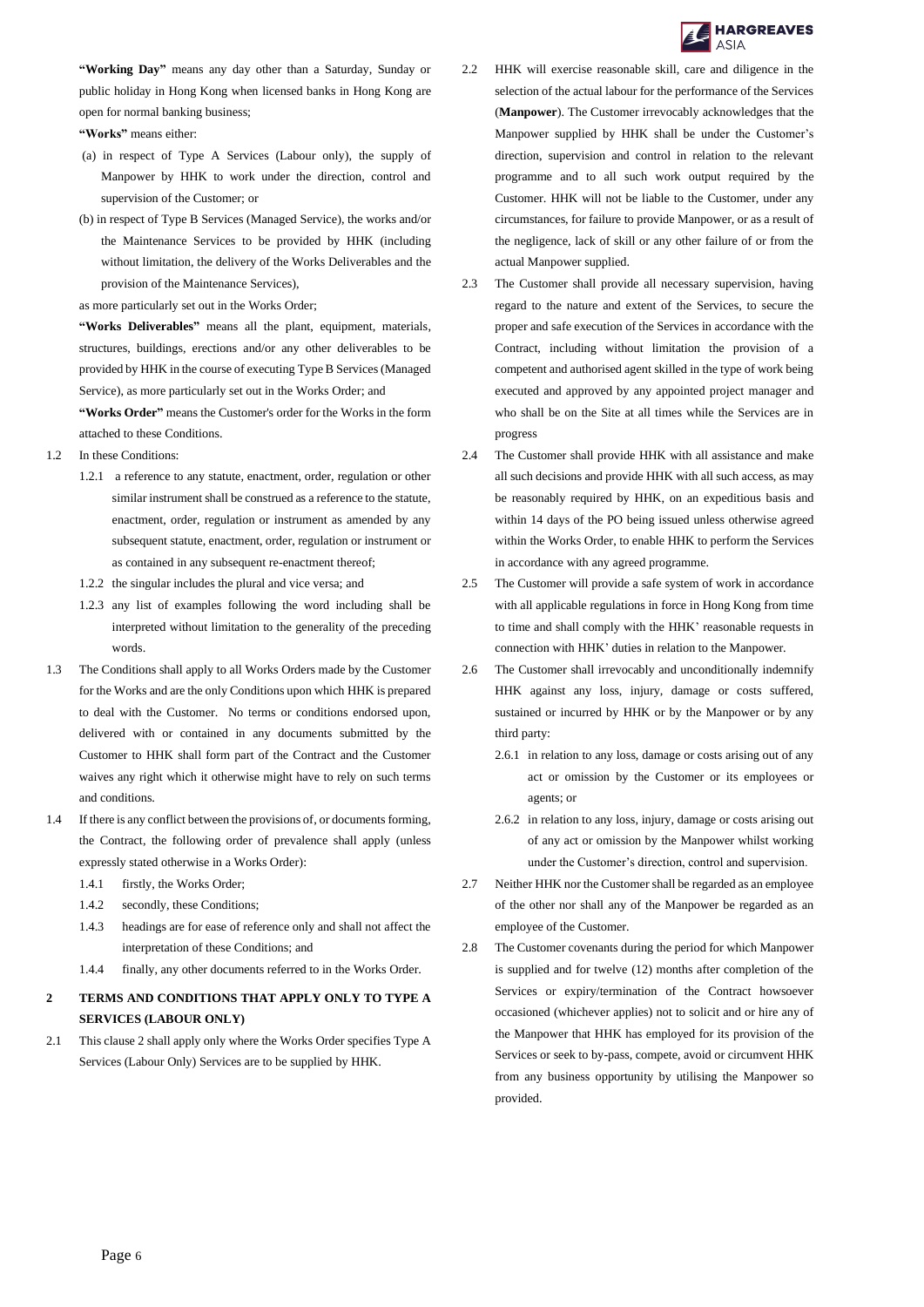

- 2.9 If any Manpower is actually hired by the Customer within the agreed 12 month non solicitation period, then an agreed conversion fee ('**Conversion Fee'**) shall be payable by the Customer to HHK and that Conversion Fee shall be a sum equal to the higher of the Standard Day Rate (as defined below) for the remainder of the Appointment, or a sum equal to 60 days' of such Standard Day Rate. If the hiring is effected during the 12 months following the expiry of the Appointment, the Conversion Fee shall be 60 times the Standard Day rate. The Conversion Fee shall become due and payable on the day the Manpower commences employment or such other direct or indirect engagement with the Customer. In this respect the "**Standard Day Rate**" shall be agreed at HK\$2,000 for daily hires and at HK\$3,000 for more senior hires being hired on a monthly basis irrespective of the rates stated in the Works Order.
- **3 TERMS AND CONDITIONS THAT APPLY ONLY TO TYPE B SERVICES (MANAGED SERVICE)**
- 3.1 This clause 3 shall apply only where the Works Order specifies Type B Services (Managed Service) Services are to be supplied.
- 3.2 HHK shall carry out and complete the execution of the Works and/or the provision of the Services in accordance with the Contract.
- 3.3 HHK shall undertake the Works and/or the provision of the Services with reasonable skill and care and in accordance with any requirements set out in the Works Order and shall comply with all applicable laws.
- 3.4 HHK shall use reasonable endeavours to meet any performance dates specified in the Works Order but any such dates shall be estimates only and time for performance by HHK shall not be of the essence of this Contract.
- 3.5 HHK warrants to the Customer in respect of the Works Deliverables to be provided by HHK, that such deliverables shall be free of any material defects and shall comply with any agreed Specification for a period of six (6) months from the date of completion of the Works unless otherwise specified in the Works Order.
- 3.6 In respect of Works Deliverables provided by third parties HHK, shall use reasonable endeavours to procure that the Customer shall obtain the benefit of any third party warranty given to HHK.
- 3.7 For the avoidance of doubt, HHK is under no obligation to carry out any Works which are not within the scope of the Contract and/ or if there are to be additional Works, then HHK is entitled to charge the Customer for such additional works.
- 3.8 The Customer warrants and represents to HHK that:
	- 3.8.1 it will provide, for HHK, its agents, subcontractors, consultants and employees, in a timely manner and at no charge, access to the Site, premises, office accommodation, data and other facilities as reasonably required by HHK including any such access as is specified in a Works Order;
	- 3.8.2 it will provide to HHK in a timely manner as in the time required by the Works Order or otherwise specified by HHK all document, information, items and materials in any form (whether owned by the Customer or a third party) required under a Works Order or otherwise reasonably required by HHK in connection with the Works and/ or the provision of the Services and ensure that they are accurate and complete;
- 3.8.3 it shall inform HHK of all health and safety and security requirements that apply at the Site;
- 3.8.4 it has, or will obtain prior to the commencement of the Works, all necessary licences, consents and permissions required for the execution of the Works;
- 3.8.5 it shall notify HHK of any relevant laws, regulations, consents and licences applicable to HHK in relation to:
	- (a) its carrying out the Works and/ or the provision of the Services at the Site; and/ or
	- (b) the type of Works and/ or the provision of the Services contemplated under the Contract,
	- (c) HHK shall not be liable for any Loss suffered by the Customer in the event that the Customer fails to comply with the provisions of Clause 3.8.

## **4 PREVENTION AND DELAYS**

- 4.1 If HHK's performance of its obligations under the Contract is prevented or delayed by any act, omission or delay of the Customer, its agents, contractors, sub-contractors, consultants or employees or circumstances beyond HHK' reasonable control then, without prejudice to any other right or remedy it may have, then HHK shall be granted:
	- 4.1.1 an extension of time to perform its obligations equal to the delay caused by such event; and
	- 4.1.2 a fair and reasonable adjustment to the Contract Price.

### **5 VARIATIONS**

- 5.1 In the event that the Customer requests a variation to the Services, HHK shall notify the Customer as soon as it is reasonably practicable and in any event within 14 days of such request of the impact of the variation on the cost of the Services and whether HHK requests a variation of the programme.
- 5.2 Upon receipt of HHK's notice pursuant to clause 5.1, the Customer shall as soon as reasonably practicable and in any event within 14 days of receipt such notice provide written acceptance of HHK's proposal or reject HHK's proposal for further discussion between the Customer and HHK.
- 5.3 HHK shall not be obliged to implement a Customer's request for a variation to the Services unless and until written agreement in respect of the time and cost impact of the variation is reached by the Customer and HHK.

#### **6 CONTRACT PRICE**

- 6.1 In consideration of the execution of the Works and/ or the provision of the Services by HHK, the Customer shall pay to HHK the Contract Price.
- 6.2 Unless otherwise agreed in the Works Order, the Contract Price excludes the following, which shall be payable by the Customer to HHK immediately following submission of an appropriate invoice by HHK:
	- 6.2.1 the out-of-pocket costs and expenses reasonably incurred by the individuals whom HHK engages in connection with the Works and/ or the provision of the Services including travel and overnight stays; and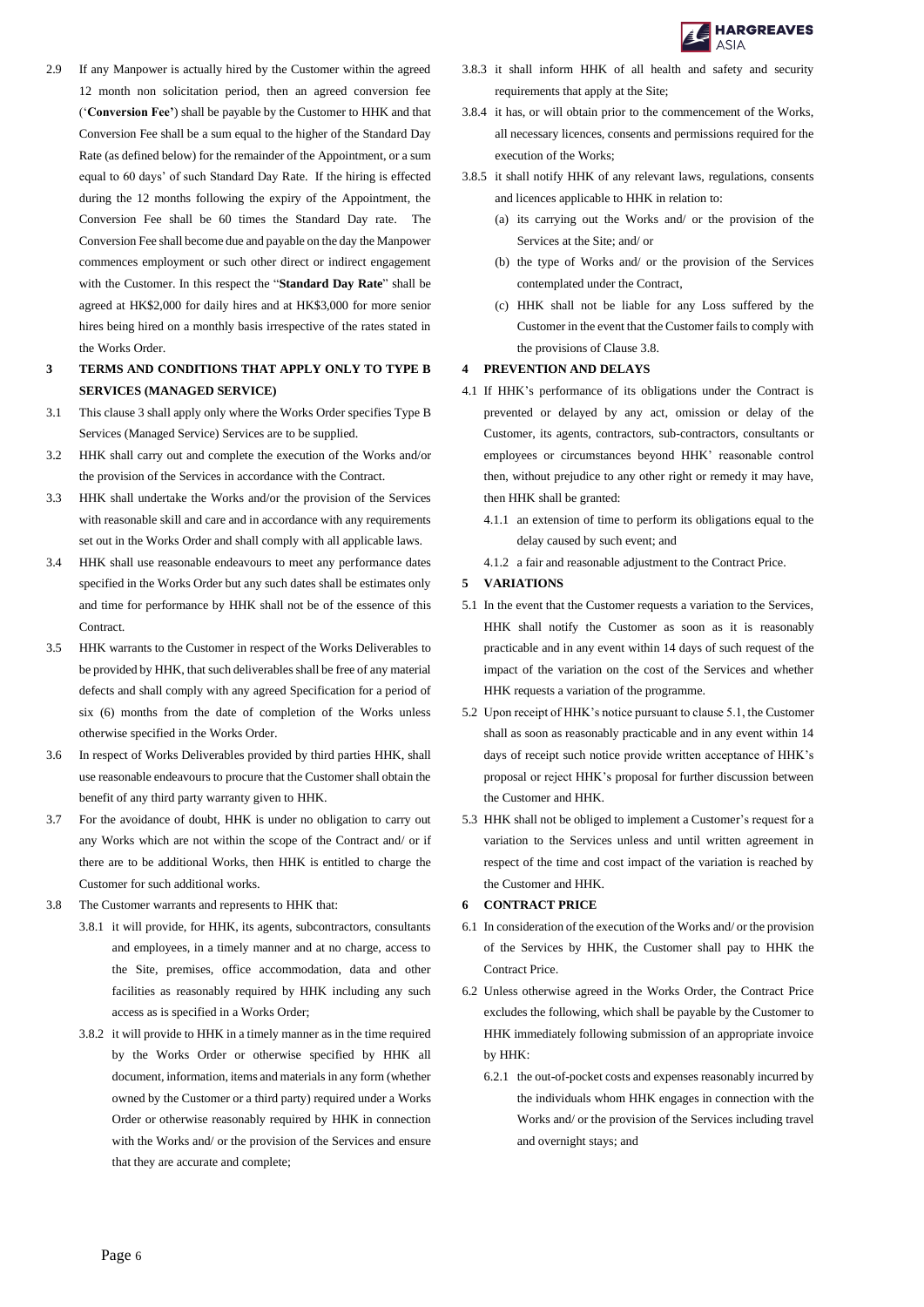

- 6.2.2 the cost to HHK of any materials or services procured by HHK from third parties for the provision of the Works and/ or the provision of the Services as such items and their cost are approved by the Customer in advance from time to time.
- 6.3 HHK shall invoice the Customer monthly unless otherwise agreed in the Works Order.
- 6.4 The Customer shall pay such invoices within thirty (30) days of the date of receipt to a bank account nominated in writing from time to time by HHK.
- 6.5 Without prejudice to any other right or remedy that it may have, if the Customer fails to pay HHK any sum due under the Contract on the due date:
	- 6.5.1 the Customer shall pay interest on the overdue amount at the rate of 4% per annum above the base lending rate from time to time of the Hong Kong and Shanghai Banking Corporation until such payment has been made. Such interest shall accrue on a daily basis from the due date until actual payment of the overdue amount, whether before or after judgment. The Customer shall pay the interest together with the overdue amount; and
	- 6.5.2 HHK may suspend part or all of the Works and/ or Services until payment has been made in full.
- 6.6 All sums payable by the Customer to HHK under the Contract shall be paid in full without any set-off, counterclaim, deduction or withholding (other than any deduction or withholding as required by law).

# **7 INSURANCE**

7.1 Unless expressly agreed otherwise, HHK undertakes no liability whatever in respect of any third party and or similar risks or for consequential damage of any kind and it is the Customer's sole responsibility to have full insurance coverage within the Site. A copy of the 3rd party insurance policy, and where applicable any 3rd party motor liability insurance, shall be made available to HHK upon request (within 24hrs) and supplied prior to the provision of the Services.

#### **8 TERMINATION**

- 8.1 Without prejudice to any other rights or remedies to which it may be entitled, HHK shall have the right at any time by giving notice in writing to the Customer to terminate the Contract immediately if:
	- 8.1.1 HHK fails to receive payment of any amount due by the Customer for the Works and/ or Services 90 days after the due date for such payment; or
	- 8.1.2 there is any change of control of the Customer or the happening of any event which HHK considers could affect the financial viability of the Customer or the Customer's ability to comply with its' obligations herein; or
	- 8.1.3 the Customer commits a material and/or persistent breach of any of the Conditions and (if the breach is capable of remedy) the Customer fails to remedy it within seven (7) days of receipt of notice in writing requiring remedy of the breach.

#### **9 CONSEQUENCES OF TERMINATION**

- 9.1 Upon termination or expiry of the Contract, howsoever caused or occasioned:
	- (i) the Works and Services shall terminate automatically;
	- (ii) HHK may enter the Site and take possession of the Machinery and/or Work Deliverables.
- 9.2 The termination of the Contract however arising will be without prejudice to the rights and duties of either party accrued prior to termination or expiry. The Conditions which impliedly or expressly have effect or continue after termination or expiry will continue to be enforceable notwithstanding termination or expiry of the Contract.

#### **10 LIMITATION OF LIABILITY**

- 10.1 HHK shall not be liable to the Customer for any of the following: 10.1.1 loss of profits;
	- 10.1.2 loss of business;
	- 10.1.3 loss of anticipated savings;
	- 10.1.4 loss of revenue;
	- 10.1.5 loss of opportunity;
	- 10.1.6 loss of contracts;
	- 10.1.7 loss of data;
	- 10.1.8 loss of goodwill or reputation;
	- 10.1.9 special, indirect or consequential loss; or
	- 10.1.10 delay in performing or any failure to perform its obligations under this Contract to the extent that such delay or failure was caused or contributed to by the act or omission of the Customer, and in each case whether arising under or in connection with this Contract, whether in contract, tort (including negligence) or otherwise, and irrespective of whether any of the above are direct or indirect loss or damage.
- 10.2 The limitations in Clause 10.1 shall not apply to any liability for death or personal injury caused by negligence; for fraud or fraudulent misrepresentation; or that cannot be excluded by law.
- 10.3 The aggregate liability of HHK, whether in contract, tort, including for negligence, or for breach of statutory duty, howsoever arising, misrepresentation or otherwise in connection with this Contract, shall be limited to an amount equal to the total Contract Price to be paid by the Customer to HHK in respect of the Works and/ or Services provided.
- 10.4 Any claim, from one party to the other, that the other party is liable for breach of any terms of the Contract shall be given by the claiming party, in writing to the breaching party, within 6 months after the relevant breach has been discovered by the party claiming such breach.
- 10.5 The Customer agrees to irrevocably indemnify HHK against any damage, loss, debt, or payment actually or directly borne or made by HHK to the Customer or any third party as a result of a breach of the Contract by the Customer, or any representations and warranties in these Conditions being untrue, inaccurate or misleading in a material respect.